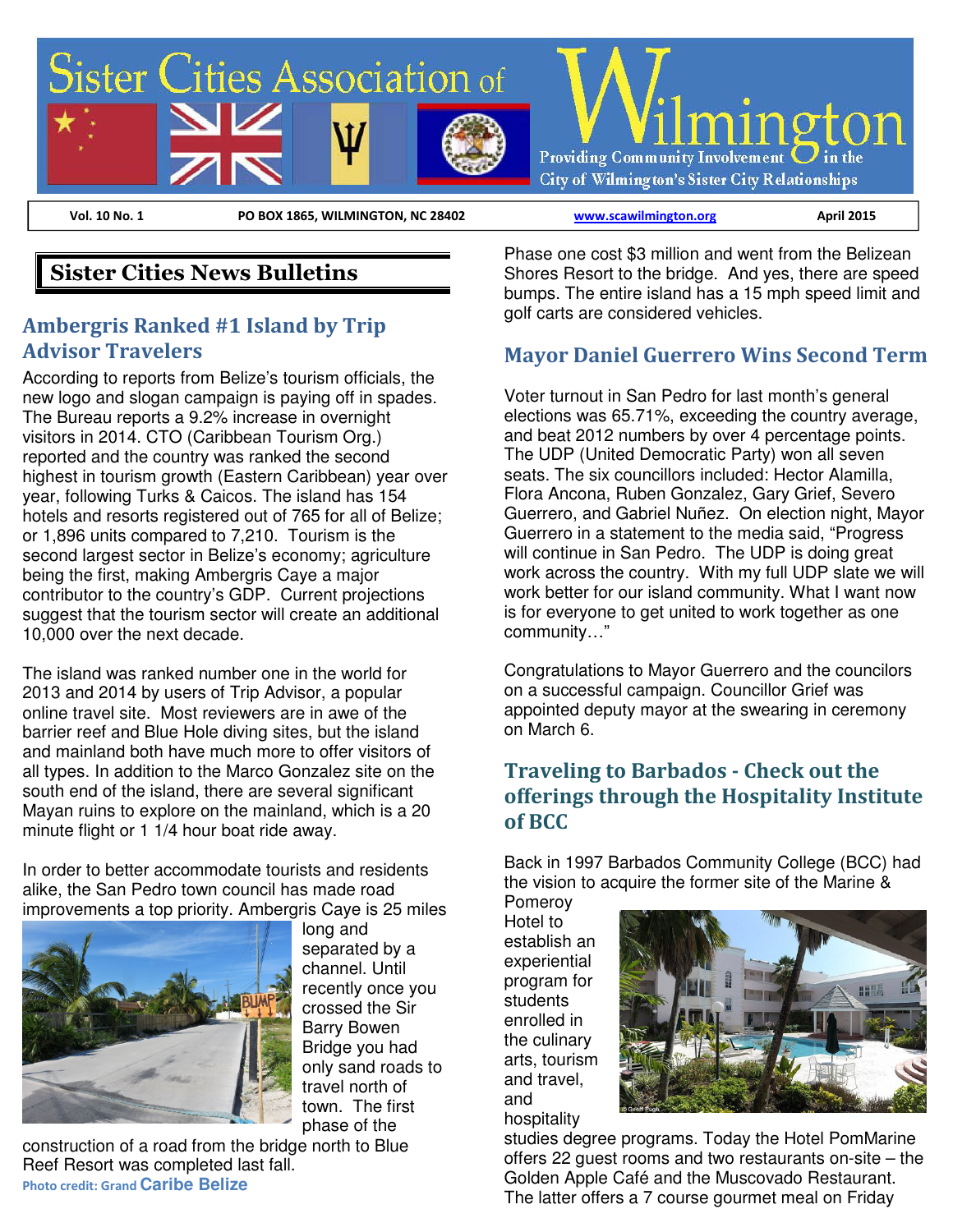nights prepared by culinary arts students and is open to the public in addition to hotel guests. The hotel is a 10 minute drive from Wilmington's sister city – Bridgetown and close to beaches, restaurants, and shopping.

Bernice Critchlow-Earle, the Hospitality Institute's program director, says enrollment in the associate degree program has been growing annually, and she would like to see it evolve to add a bachelor of arts degree in the future. The program was the first of its kind in Barbados and the Eastern Caribbean allowing students to have both theory and practice while earning their degree. BCC also offers a general catering program for applicants who don't meet the prerequisites for the associate degree program.

For more information on the program: www.bcc.edu.bb/Divisions/HospitalityInstitute, or to inquire about reservations email pommarine@sunbeach.net.

### **Doncaster College Alum Earns Innovative Design Award**

Aiden Litchfield, a former student of Doncaster College, was among the honorees at the Chartered Institute of Building Service Engineers Annual Dinner and Awards Presentations in November. Litchfield was recognized for his innovative ideas to improve a piece of PolyPipe pipework molding machinery using robotics. He happily accepted a check for 500£ and is now employed in his chosen field.

Litchfield worked on the project while studying at the BScIntegrated University Centre – Doncaster. In addition to the robotic arm for use with stacking pallets, he designed a smart phone app the company can use to measure the return on investment for the project or any other project.

The Polypipe award program was started about 6 years ago to stimulate interest in engineering careers. Polypipe is a leading UK company that designs, develops, and manufactures plastic piping for residential, civil and infrastructure uses with 17 sites and 2000 employees. The company's main offices are located in Doncaster [South Yorkshire] and it has locations outside the UK in Italy, France and Dubai. Company website is www.polypipe.com. Business inquires can contact either David Hayward or Linda Marshall at - international@polypipe.com

# **Other News**

#### **Commission Updates**

The Commission engaged in a planning session at its January meeting. Two high priority items identified as focus areas for 2015 included raising community

awareness of our sister cities; and exploring the potential to organize cultural immersion and/or economic development trips. It was noted that in the two community surveys conducted by the Association results indicated a high interest in arranged trips/tours.

Dr. Denise Di Puccio announced she will be leaving her post at UNCW in June. Di Puccio is currently the university's representative on the Commission.

## **SCAW Annual Meeting**

Dr. Li Tan Nichols, outgoing board member and corporate secretary, was recognized for her contributions over the past 2 years. Shanhong Luo was elected to fill the vacancy created by Dr. Nichols departure. Shanhong is a native of China and received a bachelor's degree in psychology and a master's in personal and social psychology from Beijing University. She received her doctorate from Iowa State University and is currently a professor in the Department of Psychology at UNCW. In the community, Shanhong has mentored students, volunteered with Good Shepherd Center and serves on the Board of the Wilmington Chinese American Cultural Association.

The nominees for the class of 2018 included two returning board members, Qian (Chad) Fan and Tony Ventimiglia and one new nomination, Charles Blanton Charles received his BA in Communications Studies from UNCW; and a law degree from North Carolina State. He later completed a master's in Public Administration at UNCW. Charles is currently employed with Brock & Scott in Wilmington; and serves on Wilmington's Parking Advisory Committee, the Sister City Commission, and is a Guardian Ad Litem.

Officers for the upcoming year included: Fenton Maxwell (president), and Qian Fan (treasurer). The secretary position vacated by Dr. Nichols will be voted on at the June board meeting.



## **North Carolina: Where Ocean Meets Innovation – Oct 12-14, 2015**

This October, several hundred business leaders and government officials from around the world will converge in Wilmington for the international **2015 BioMarine Business Convention**. Hosted by the Marine Bio-Technologies Center of Innovation and the North Carolina Biotechnology Center Southeastern Office, the deal-making convention will offer North